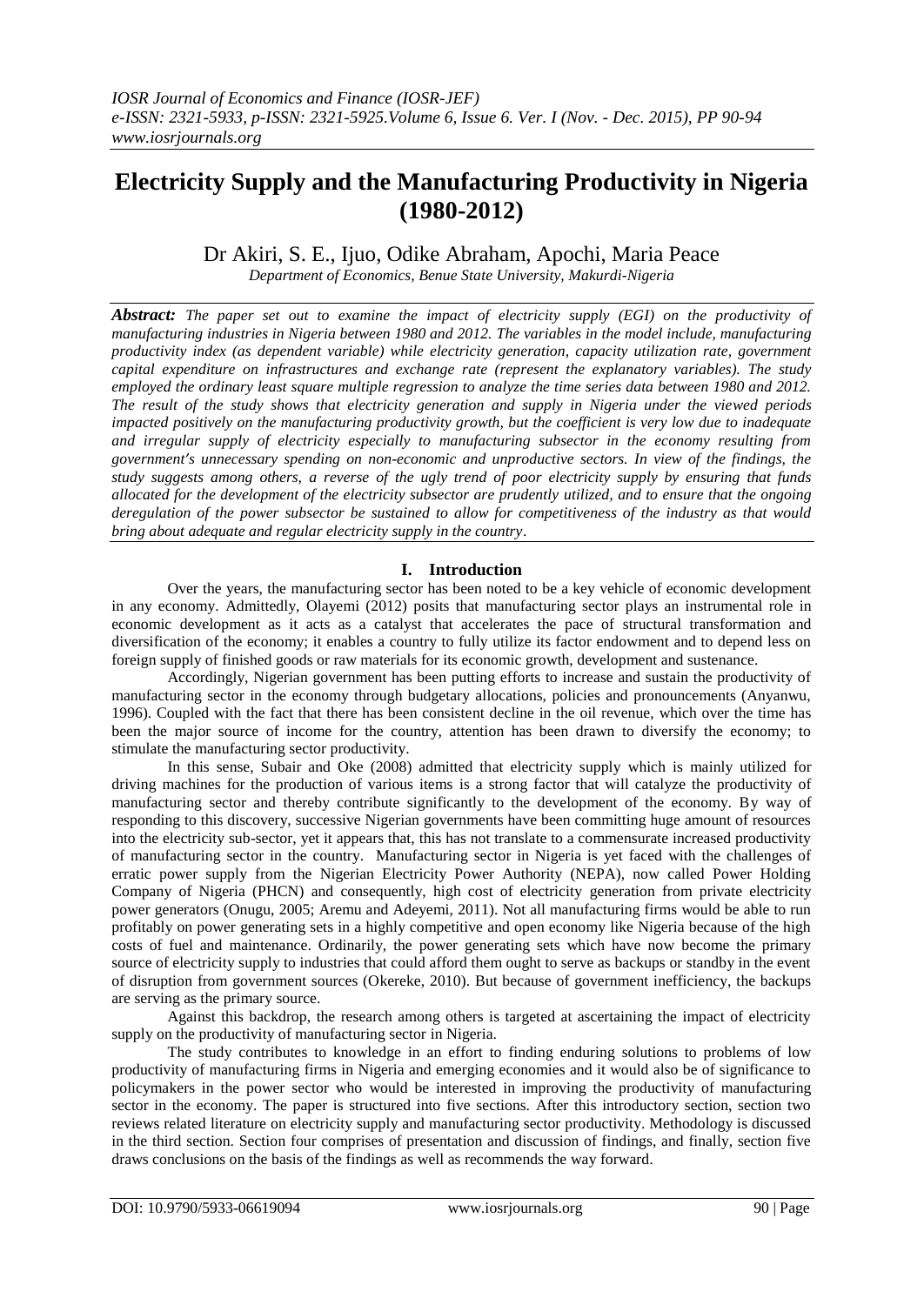# **II. Literature Review**

## **2.1 Electricity Concept and Manufacturing Sector in Nigeria**

For any meaningful improvement in the productivity of manufacturing sector to take place in any economy, electricity supply and demand must remain uncompromising elements of the process. This submission was corroborated by Iwayemi (1998) and Odell (1995) as cited in Olayemi (2012). While Iwayemi (1998) argued that, for Columbia as a nation to industrialize, electricity supply and demand are crucial factors in the process, Odell (1995) also averred the importance of energy sector in the socio-economic development of Nigeria; he further submitted that strong demand and increased supply of electricity would stimulate increased income and higher living standards in Nigeria.

Ndebbio (2006) agreed with this contention, noting that electricity supply drives the growth of manufacturing sector. He argued that one important indicator to show whether a country's manufacturing sector is growing or not is the megawatt of electricity (supplied and) consumed. According to him, a country's electricity consumption per capita in kilowatts per hour (Kw/H) is proportional to the state of the growth of the industrial sector of the country.

Adenikinju (2005) also supported the various arguments from Iwayemi (1998), Odell (1995), as well as Ndebbio (2006), by providing a strong argument to further support the overwhelming importance of energy supply to the Nigerian economy. The poor nature of electricity supply in Nigeria, according to him, has imposed significantly cost in the manufacturing sector of the economy. This argument is also in line with the survey of the Manufacturers Association of Nigeria (MAN) in 2005, where it was indicated that the cost of generating power constitute about 36 percent of the production.

Accordingly, Ekpo (2009), in his own opinion, elaborated on the cost of running a generator economy and its adverse effects on investment. He strongly opined that for Nigeria as a nation to accelerate the pace of the growth of manufacturing sector, the country should consider fixing power supply problem.

## **2.2 Theoretical Framework**

This study has attracted some basic theoretical review, reflecting issues bordered on electricity and manufacturing productivity growth. Specifically, to consider in this study, the theories include, the liberalized electricity market theory, the traditional theory of cost and modern theory of cost and the Schumpeterian theory of capitalist development. The liberalized electricity market theory explains the right of firms to choose to invest in different types of power plants which allow production of electricity at different levels of marginal cost. The theory contends that, since electricity is not storable at reasonable cost, it is optimal for firms to invest in a differentiated portfolio of technologies in order to serve strongly fluctuating demand.

Olayemi (2012) agrees with the adoption of this theory in this work as he cited the experience of some economies that, prior to the liberalization of electricity markets, regulated monopolists decided on optimal investment and pricing strategies, but in the course of liberalizing those markets in Europe and US, which started in the 1990s, regulated monopolistic generators have been transformed into competing, but potentially strategically acting firms. On the other hand, the traditional theory of cost admits that the optimal level of output is attainable at a single level of output above which costs began to rise. Therefore, the output capacity is fully utilized at a point where the marginal cost curve cuts the average cost curve at the minimum while the former start rising. Under the traditional theory of cost, firms do not build plants with varying productive capacity, thus excess capacity is often a phenomenon experienced by firms. Excess capacity according to Bannock, et al (1998) cited in Olayemi (2012) is the difference between the amount produced by a firm or group of firms and the higher amount they could most efficiently produce. For instance, if a firm produces 1,000 cars at a cost of N5, 000 each, but the lowest cost output would be 1,300 cars at N4, 000 each. Therefore, there is excess capacity of 300 cars. Bannock et al (1998) asserts that sustained excess capacity is also a feature of firms in monopolistic competition, while it will only exist in the short run under perfect competition.

Excess capacity could also mean the difference between the actual output and maximum possible output of a firm, industry, or economy at large, when there are unemployed resources. However, the modern theory of cost, in its own description, assumed that firms build their plants with some flexibility in their productive capacity and making it possible for such firms to have reserve capacity. In furtherance to that, the theory also asserts that firms who utilize two-third and three quarters of their adequate supply of power are considered to be efficient. The reserve capacity under the modern theory of cost implies that some outputs can be produced at a single cost. Whichever positions or arguments put forward by each of the theories considered in this study, they are not permanently meant to bridge the gap between the electricity supply and manufacturing productivity growth especially in Nigeria. The permanent solutions should be sought in the total revolution and overhauling of the power sector, to allow the optimal use of the equipment in the manufacturing sector in the country. For instance, inadequate supply of power makes the manufacturing sectors in Nigeria go for power generator and the cost of running such leads to increase in cost of production such as money spent on petrol,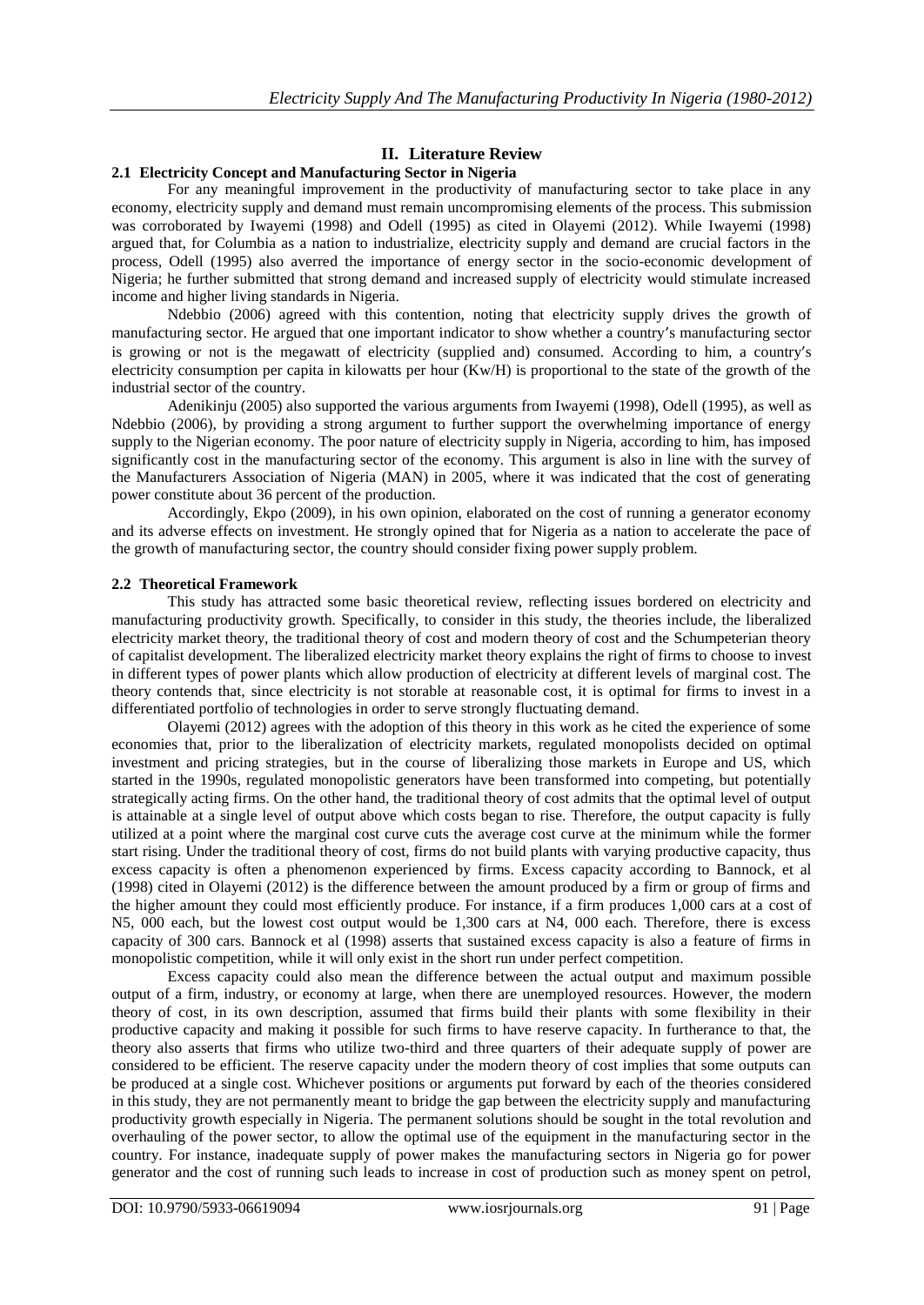diesel etc. This increase in cost has sent many manufacturing firms out of business and eventually reduces the productivity of the manufacturing sector in the economy (Olayemi, 2012). The study also adopts the Schumpeterian theory of capitalist development in it contention that innovations and inventions are a major catalyst of economic development; to therefore inform the need of government, Non-Governmental Organizations (NGO), entrepreneurs/owners of manufacturing firms to device possible alternative ways of sourcing energy and of adopting manufacturing machines/equipments that will require little electric power to function in order to reduce the adverse effect of erratic power supply on the productivity of manufacturing firms in the country.

# **2.3 Empirical Review**

Most of the empirical studies reviewed in this study have indicated the poor state of electricity supply in developing African economies. The poor state of this infrastructure also has a negative impact on the economic performance of developing economies. For instance Lee and Anas (1992) reported that manufacturing sub-sector in Nigeria spend on average 90% of their variable cost on infrastructure, with electric power accounting for half of time share. Having studied 179 manufacturing firms in Nigeria, they also reported that the impact of electricity deficiency of all types was consistently higher in small firms. Ukpong (1973) as cited in Olayemi (2012) also carried out a study on the cost of power outages to the industrial and commercial sector in Nigeria. He used the production function approach to evaluate the power outage cost between 1965 and 1966, with selected firms. From his estimates, he discovered the unsupplied electrical energy to be 130Kwh and 172Kwh between the periods. The corresponding costs of the power outage to the manufacturing sector in the two years were estimated at N1.68million and N2.75million respectively. The unsupplied electrical energy according to Ukpong, has negative implication on the manufacturing productivity growth in Nigeria.

A similar framework of analysis was also carried out by Uchendu (1993) on the industrial firms, in the commercial areas of Lagos State, Nigeria. The study estimated several types of outage costs such as material and equipment losses and value of unproduced output, which was estimated at N1.3million, N2.01million and2.32million in 1991, 1992 and mid 1993 respectively. The development reduced the value added of major manufacturing firms in Nigeria during these periods.

Similarly, World Bank (1993b) conducted a study and estimated the adaptive cost of electricity failure in Nigeria and found that it was amounted to USD380million. Also the estimate of Nigerian Electricity Power Authority (NEPA) (now Power Holding Company of Nigeria) revenue lost to unsupplied consumer energy was stated by World Bank as USD140million. These resultant short-term losses incurred by consumers such as raw material and equipment losses shows that the supply of electricity in Nigeria is unreliable from the public power supplier, and the reliability is known to be less than 50% by time nationwide (World Bank, 1993b).

On related findings, Olayemi (2012) conducted a study on the influence of electricity power outputs, supply and consumption in addressing the high rate of unemployment (low productivity) in Nigerian between the periods of 1970 to 2005 and discovered that power supplied to the industrial sector was lower than the supply for residential consumption. The study thus establishes that inadequate and unstable power supply to the industrial or manufacturing sector is the major cause of unemployment (low productivity) in Nigeria.

# **III. Methodology**

The theoretical work of Ndebbio (2006) that adequate and regular supply of power stimulates the productivity of manufacturing sector in which he expresses manufacturing productivity index (MPI) as a function of megawatt of electricity generated or supplied (EGI) i.e  $MPI = f(EGI)$  informs the basis of the model to be adopted in this study.

# **3.1 Model Specification**

From the existing model of Ndebbio (2006), the study specifies its model as follows:  $MPI = \beta_0 + \beta_1 EGI + \beta_2 CPU + \beta_3 GCE + \beta_4 EXR +Ui$ Where;  $MPI = Manufacturing Productivity index$ EGI = Electricity Generation index CPU = Capacity Utilization GCE = Government Capital Expenditure and EXR = Exchange Rates Ui = Stochastic error term.

The expected results of the relationship from the specified model are that MPI, EGI, CPU, and GCE will be  $>0$  while EXR $< 0$ . i.e all the variables except the exchange rate (EXR) are expected to have positive relationship with the manufacturing productivity index.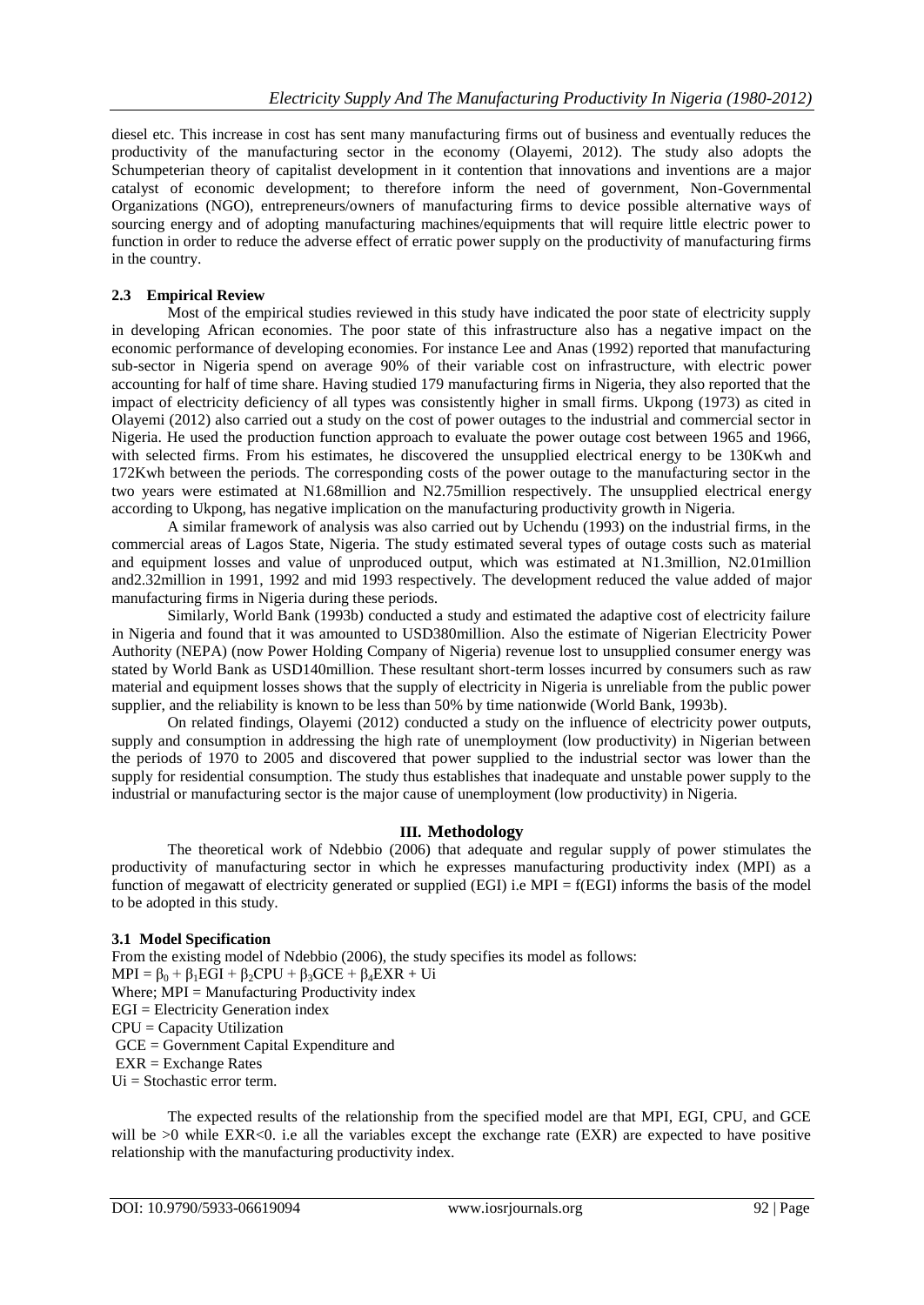Ordinary least squares (OLS) multiple regression technique will be employed via the use of Eviews 3.1 in estimating the parameters of the model. The data for all the variables stated in the model will be extracted from 2012 edition of Central Bank of Nigeria Statistical Bulletin (over the period of 32 years).

## **IV. Presentation And Discussion Of Findings**

## **4.1 Test for Stationarity**

This test is directed to determine the time series characteristics of the variable. Accordingly, stationarity for the variables were tested and achieved at one differencing, integrated of order one. Hence, their ADF test statistics were compared to their critical values. The result is presented in table 4.1 below.

| <b>Variables</b> | Lag length | <b>Order of integration</b> | <b>ADF</b> test Stat. | 95% Critical Values of<br>ADF | <b>Remarks</b> |
|------------------|------------|-----------------------------|-----------------------|-------------------------------|----------------|
| Constant         |            | I(1)                        | 4.3259                | $-2.9705$                     | Stationary     |
| <b>DEGEI</b>     |            | I(1)                        | 4.7926                | $-2.9705$                     | Stationary     |
| <b>DCPU</b>      |            | I(1)                        | 4.1065                | $-2.9798$                     | Stationary     |
| <b>DGCE</b>      |            | I(1)                        | 5.3832                | $-2.9665$                     | Stationary     |
| <b>DEXR</b>      |            | I(1)                        | 3.5086                | $-2.9665$                     | Stationary     |

#### **Table 4.1 Result of Unit Root Test**

#### **Source: Author's Computation**

We therefore proceed to test for the long run effect of the variables and the result is presented in table 4.2 below

#### **Table 4.2 Cointegration Test (Unit Root Test on Residuals)**

| Tuble - is connect anon Test (Cint Root Test on Residuals) |            |                       |                                  |  |  |  |
|------------------------------------------------------------|------------|-----------------------|----------------------------------|--|--|--|
| <b>Variables</b>                                           | Lag Length | <b>ADF</b> Test Stat. | <b>ADF Critical Value at 95%</b> |  |  |  |
| MPI on EGI, CPU, GCE and                                   |            | 3.0934                | $-2.9705$                        |  |  |  |
| EXR                                                        |            |                       |                                  |  |  |  |
| _______                                                    |            |                       |                                  |  |  |  |

#### **Source: Author's Computation**

Cointegration test shown in table 4.2 indicates that MPI cointegrates with the associated variables. In order words, there is a long run relationship between MPI and the associated variables. We now move to the next step by presenting the error correction representation equation for the selected ARDL as follows:  $MPI_{t}=0.11-0.18MPI_{t-1}+0.19EGI_{t-1}+0.37CPU_{t-1}-0.06GCE_{t-1}-0.02EXR_{t-1}-0.21ECT_{t-1}$ 

 $(1.75)$   $(0.93)$   $(1.92)$   $(1.51)$   $(1.17)$   $(0.28)$   $(3.02)$ 

 $R^2$ =0.72,  $R^2$  Adjusted=0.51

Akaike Info Criterion -4.345781, Schwarz Info Crit. -4.012730 F-Stat.=3.43, D-W=1.77

#### **4.2 Discussion of Result**

By interpretation, a close examination of the parsimonious model presented above shows that, while one lagged value of MPI (the dependent variable), GCE EXR and ECT (error correction term) have negative influence on current MPI, EGI and CPU have positive relationship with the current value of the dependent variable, MPI. The value of EGI, CPU and EXR met our a priori expectations. The result of the relationship between the manufacturing productivity (MPI) and government capital expenditure was not in conformity with the a priori expectation. It is expected that government capital expenditure will respond positively with manufacturing productivity, however, it is negative as found in the result above. This may partly be due to high level of corruption which has resulted in improper channeling of Nigerian budgetary allocation to energy sector over the years to meet desired result. Olayemi (2012) agrees with this when he reported that during President Olusegun Obansanjo regime could not account for allocated fund meant for revitalizing energy sector. This further affects energy sector-causing inadequate and irregular supply of power especially, to manufacturing sector.

It was also revealed from the table, a high variation of 72% for the coefficient of multiple determination  $(R^2)$ , meaning that 72% variation in manufacturing productivity is explained by the error correction model. The F-value of 3.42 is significant at 5% level, implying that there is a significant linear relationship between the explanatory variables in the ECM and the dependent variable (MPI). The D-W statistic of 1.77 shows the absence of autocorrelation in the ECM, and the error correction term .